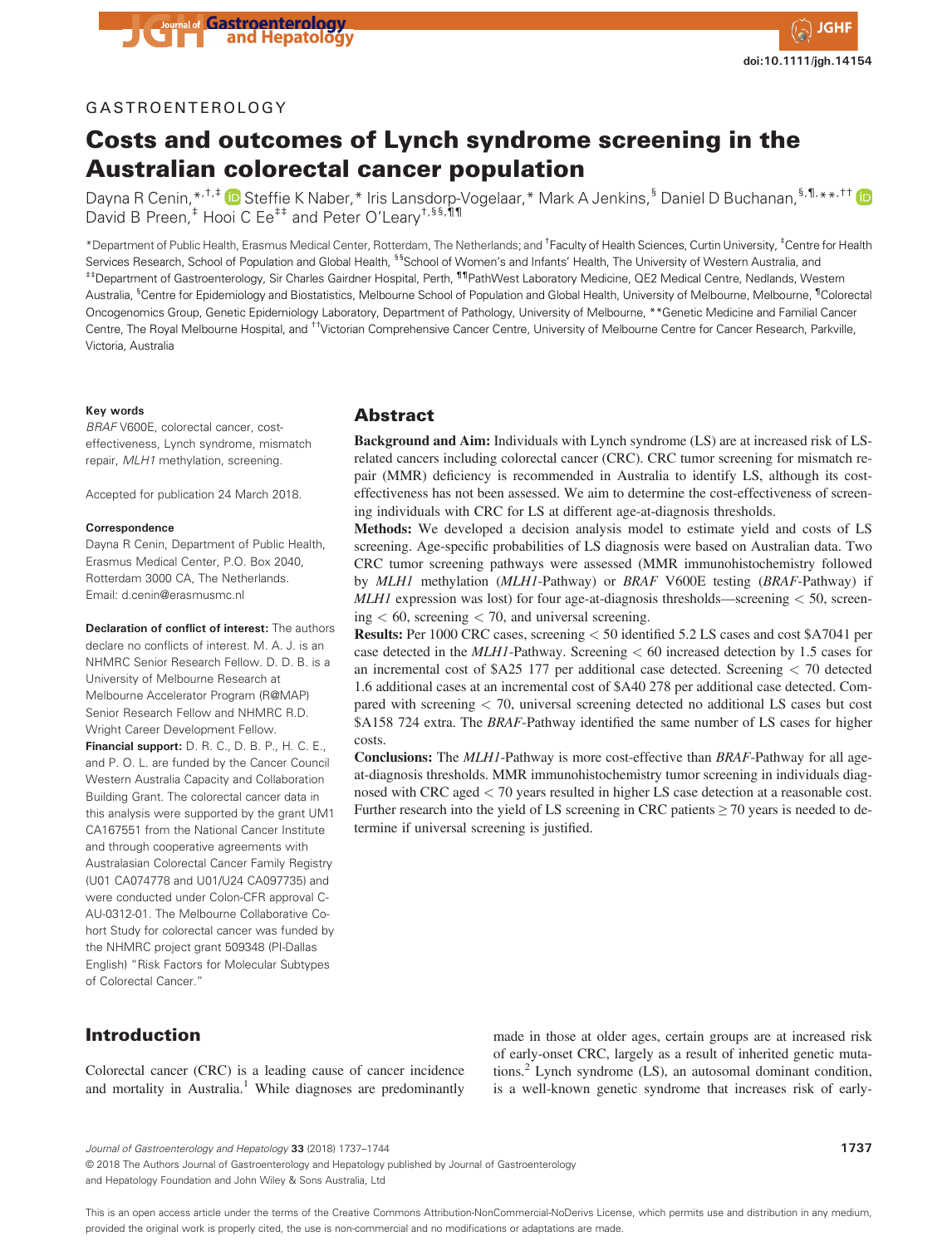onset CRC (average age at diagnosis is 42 years for men and 47 years for women<sup>3</sup>). Caused by a germline mutation in one of the DNA mismatch repair (MMR) genes (MLH1, MSH2, MSH6, or PMS2), LS is characterized by tumors that develop with high levels of microsatellite instability (MSI) and loss of expression of one or more of the MMR proteins, collectively referred to as tumor MMR deficiency.

Lynch syndrome is estimated to cause  $1-3\%$  of all CRC cases<sup>4</sup> with carriers experiencing accelerated carcinogenesis and an increased lifetime risk for CRC (10–47% by age 70 years<sup>5–7</sup> compared with  $4-5\%$ <sup>8</sup> in the general population) as well as predisposing individuals to other cancers.<sup>9,10</sup> A diagnosis of LS aids clinical decision-making, including more extensive surgery and highly intensive long-term surveillance, which impacts patient outcomes.<sup>4</sup> Furthermore, a diagnosis permits cascade testing of atrisk family members to determine LS carrier status, thus enabling the commencement of intensive surveillance, which has been shown to lead to a reduction in LS-related cancer incidence and mortality. $11-15$ 

Historically, LS testing has been guided using the Amsterdam or revised Bethesda criteria, both of which rely on obtaining an accurate family history<sup>12</sup> but have limited sensitivity and specificity for LS detection and are poorly implemented in routine clinical practice.<sup>4,16,17</sup> More recently, screening for LS has begun with tumor testing for MMR deficiency, prior to proceeding to germline MMR gene testing.<sup>17–19</sup> However, as MMR deficiency can also be caused by sporadic somatic hypermethylation of the *MLH1* gene promoter, tumors showing loss of MLH1/PMS2 protein expression require further testing (with either somatic *MLH1* methylation testing or *BRAF* V600E somatic mutation testing). If LS is still suspected after these tumor tests, genetic testing is offered in association with genetic counseling.

Within Australia, there is no national policy for LS screening; however, the National Health and Medical Research Council recently recommended universal screening,<sup>20</sup> as a means of increasing identification of carriers and their at-risk relatives. While this recommendation is in line with other juristrictions,  $4.21$  no costeffectiveness analyses have been conducted in the Australian setting and therefore the optimal screening strategy remains unclear.

We aimed to determine the cost-effectiveness of CRC tumor screening to identify LS at different age-at-diagnosis thresholds for two alternative tumor screening pathways using data from the Australian setting.

#### Methods

**Overview.** We developed a decision analysis model to simulate LS screening in individuals with CRC to estimate the annual yield and costs associated with identifying LS this population. For tumors exhibiting loss of *MLH1*/PMS2 expression by MMR immunohistochemistry (IHC), we tested two alternative pathways based on the follow-up tumor test (*MLH1* methylation test or a *BRAF* V600E mutation test). The primary focus was to determine how yield and cost would vary for each pathway by age-at-diagnosis and compare the incremental differences within and between the pathways.

**Data.** Model parameters were based on two Australian research studies, the Australasian Colorectal Cancer Family Registry and the Melbourne Collaborative Cohort Study, which have been systematically characterized for LS. Detailed information about the recruitment strategy and tumor testing for these studies has been previously reported.<sup>18</sup> In brief, the Australasian Colorectal Cancer Family Registry recruited population-based incident CRC cases of individuals aged 18–59 years (eligible cases  $n = 813$ ) between 1997 and 2007. The Melbourne Collaborative Cohort Study is an Australian cohort study of 41 513 Melbourne residents recruited during 1990–1994 with age range at recruitment of 27–80 years. Data from 826 CRC cases diagnosed from recruitment until 2010 and aged 41–86 years at diagnosis were used for this analysis.

Colorectal cancer tumor samples from both studies were tested for MMR protein expression using IHC. Tumors showing MMR deficiency underwent germline testing to identify a MMR gene mutation and confirm LS diagnosis. For tumors demonstrating loss of *MLH1*/PMS2 expression by IHC, testing for tumor *MLH1* promoter hypermethylation and *BRAF* V600E somatic mutation were performed, and only those cases with no evidence of somatic *MLH1* methylation or *BRAF* wild-type underwent germline testing of *MLH1* gene.

**Decision analysis model.** Using TreeAge Pro 2016 (Williamstown, Massachusetts), we developed a decision analysis model to simulate LS screening. For tumors exhibiting loss of *MLH1*/PMS2 expression by MMR IHC, we assessed two screening pathways for identifying LS based on follow-up tumor testing. In the first model (*MLH1*-Pathway), IHC was followed by somatic *MLH1* methylation testing (Fig. 1), while in the second model (*BRAF*-Pathway), IHC was followed by *BRAF* V600E mutation testing (Fig. 2). For each pathway, we simulated 1000 CRC cases and assumed 100% participation in tumor and genetic testing at all stages. Once a diagnosis of CRC has been made, eligible individuals entered the LS screening pathway and progressed based on age-specific probabilities (Figs 1, 2). Costs are applied at appropriate time points along the pathway, such as when a test is conducted or when genetic counseling would be initiated.

**Screening scenarios.** For this analysis, we used empirical data<sup>18</sup> to assess four age-at-diagnosis scenarios: screening *<* 50, screening *<* 60, screening *<* 70, and universal screening. In the reference scenario, screening *<* 50, screening was restricted to CRC diagnoses occurring before the age of 50 years. Screening *<* 60 expanded tumor screening to include those aged 50–59 years, and screening *<* 70 is a further expansion to include cases aged 60– 69 years. The universal scenario included screening of all incident CRC diagnoses regardless of age. The probability of meeting the LS screening eligibility criteria for the age-restricted scenarios was based on Australian CRC incidence data from 2008 to 2012.<sup>8</sup>

**Cost assumptions.** The cost of MMR IHC was provided by The Royal College of Pathologists of Australasia Benchmarking in Pathology Quality Assurance Program (St. Leonards, NSW) (2013) results (Dr Tony Badrick, pers. comm.). For the *MLH1* methylation testing, cost data were provided by PathWest Laboratory Medicine, Nedlands, the sole government pathology service for Western Australia (Dr Benhur Amanuel, pers. comm.). The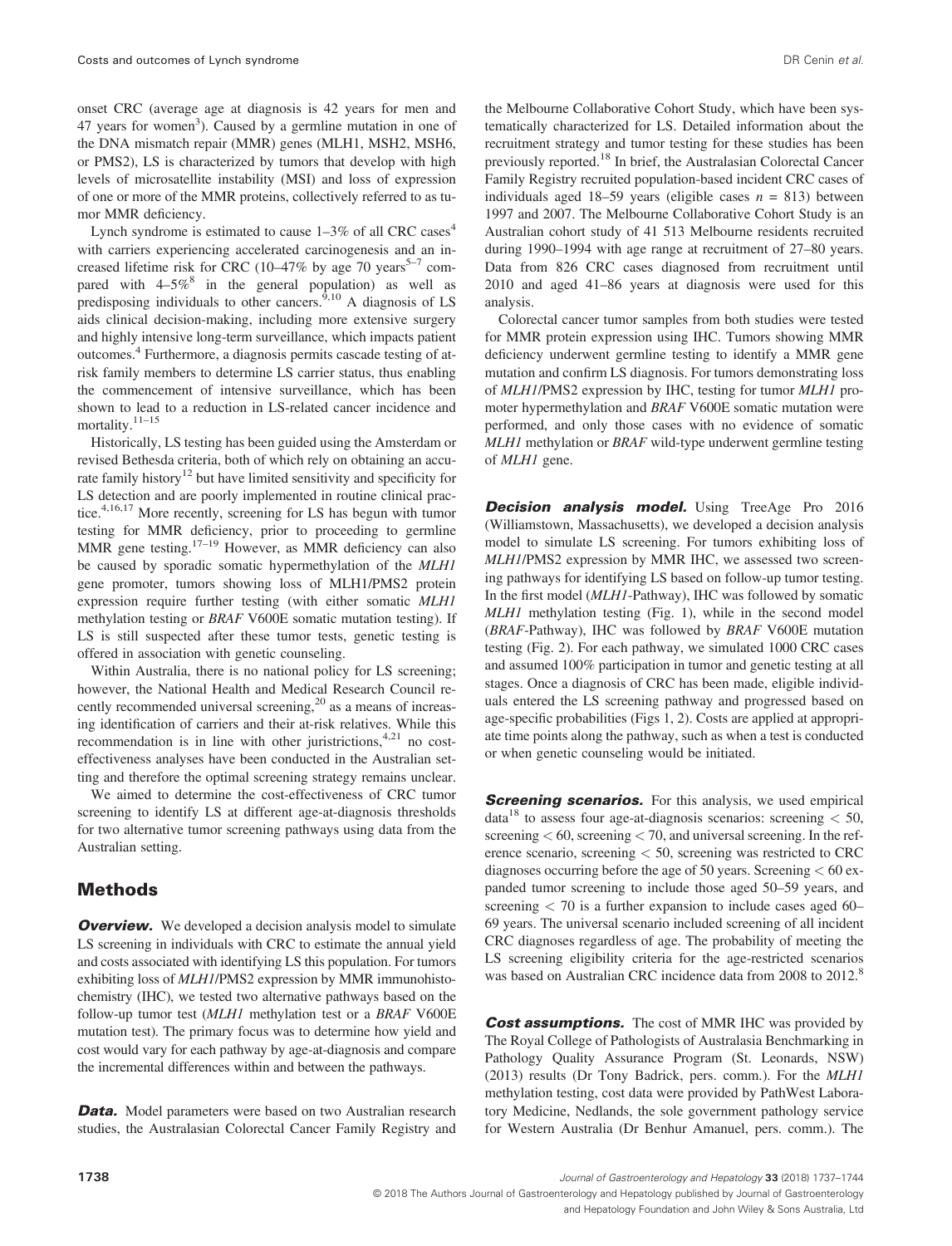

Figure 1 *MLH1*-Pathway with age-specific probabilities of progressing through the Lynch syndrome (LS) screening pathway. <sup>†</sup>Probability of meeting inclusion criteria in the age-restricted scenarios is based on the age distribution of colorectal cancer (CRC) incidence data from 2008 to 2012.<sup>8 ‡</sup>MMR deficiency is determined by testing with IHC and is defined as loss of MMR expression in one or more of the four MMR genes (MLH1, PMS2, MSH2, and MSH6). <sup>§</sup>Progression through the pathway is based on probabilities derived from Buchanan *et al*.<sup>18</sup> These probabilities differ slightly as we considered LS cases that did not show MMR deficiency with IHC to be missed cases (three cases in screening *<* 60 and screening *<* 70 and four cases in universal). In addition, one LS case was excluded from the probabilities in our analysis because although the case showed PMS2 loss, genetic testing identified an MLH1 mutation, and this could not be factored into the model. Using screening *<* 50 as the example, 7.6% of all CRC cases were eligible for testing with IHC to determine MMR deficiency status and 13.5% were MMR deficient. Of these, 52.8% had loss of MLH1/PMS2, 18.1% had loss of MSH2/MSH6, 12.5% had loss of MSH6 only, and 16.7% had loss of PMS2 only. Of the tumors with of MHL1/PMS2, 92.1% were unmethylated and went on for germline testing. LS was confirmed in 66.7% of CRC cases demonstrating MLH1/PMS2 loss (excluding *MLH1*-methylated CRCs), 61.5% of the cases demonstrating MSH2/MSH6 loss, 77.8% of the cases demonstrating MSH6 loss, and 66.7% of the cases demonstrating PMS2 only. CRC, colorectal cancer; IHC, immunohistochemistry; LS, Lynch syndrome; MMR, mismatch repair; *<* 60, age-specific probabilities for CRC cases aged under 60 years; 60–69, age-specific probabilities for CRC cases aged between 60 and 69 years; 70+, age-specific probabilities for CRC cases aged over 70 years.

cost of *BRAF* V600E testing was taken from MBS Online<sup>22</sup> (Table 1). Germline testing costs were provided by the Department of Diagnostic Genomics, PathWest Laboratory Medicine, Nedlands, the primary laboratory for genetic testing in Western Australia (Dr Karen Carpenter, pers. comm.). The costs for genetic counseling were obtained from primary sources at Genetic Services of Western Australia (Subiaco, WA), including the Business Unit and genetic counselors (Anne Hawkins and Cassandra Nichols, pers. comm.).

All costs are presented in 2016 Australian dollars, and as they are incurred in a single year, no discounting is required.

**Outcomes.** For each screening pathway, our decision analysis model estimated the annual yield and costs of identifying LS in the four age-restricted scenarios per 1000 CRC cases.

**Sensitivity analyses.** To evaluate the robustness of our model outcomes, we conducted a number if univariate analyses. Firstly, we assessed the uncertainty of the diagnostic accuracy by calculating the 95% confidence intervals around the probability of being diagnosed with LS after demonstrating MMR deficiency using the Wilson confidence interval. This provided lower and upper confidence limits of yield and costs of LS screening in the CRC population.

Furthermore, as no cases of LS were diagnosed in CRC patients aged  $\geq$  70 years in our data set, we performed an analysis of the *MLH1*-Pathway using age-specific probabilities derived from Hampel *et al.*<sup>30</sup> to assess the impact of identifying LS cases in this age group. Unfortunately, similar data were not available from this research to assess the *BRAF*-Pathway.

Finally, we reduced acceptance of genetic counseling to 92.5%<sup>23</sup> and varied the acceptance of germline testing to  $81\%^{17}$ and  $90\%^{23}$  to assess the impact of these variables on yield and costs of LS screening.

For all sensitivity analyses, we also explored the effect of varying costs parameters by assuming a 50% reduction and a twofold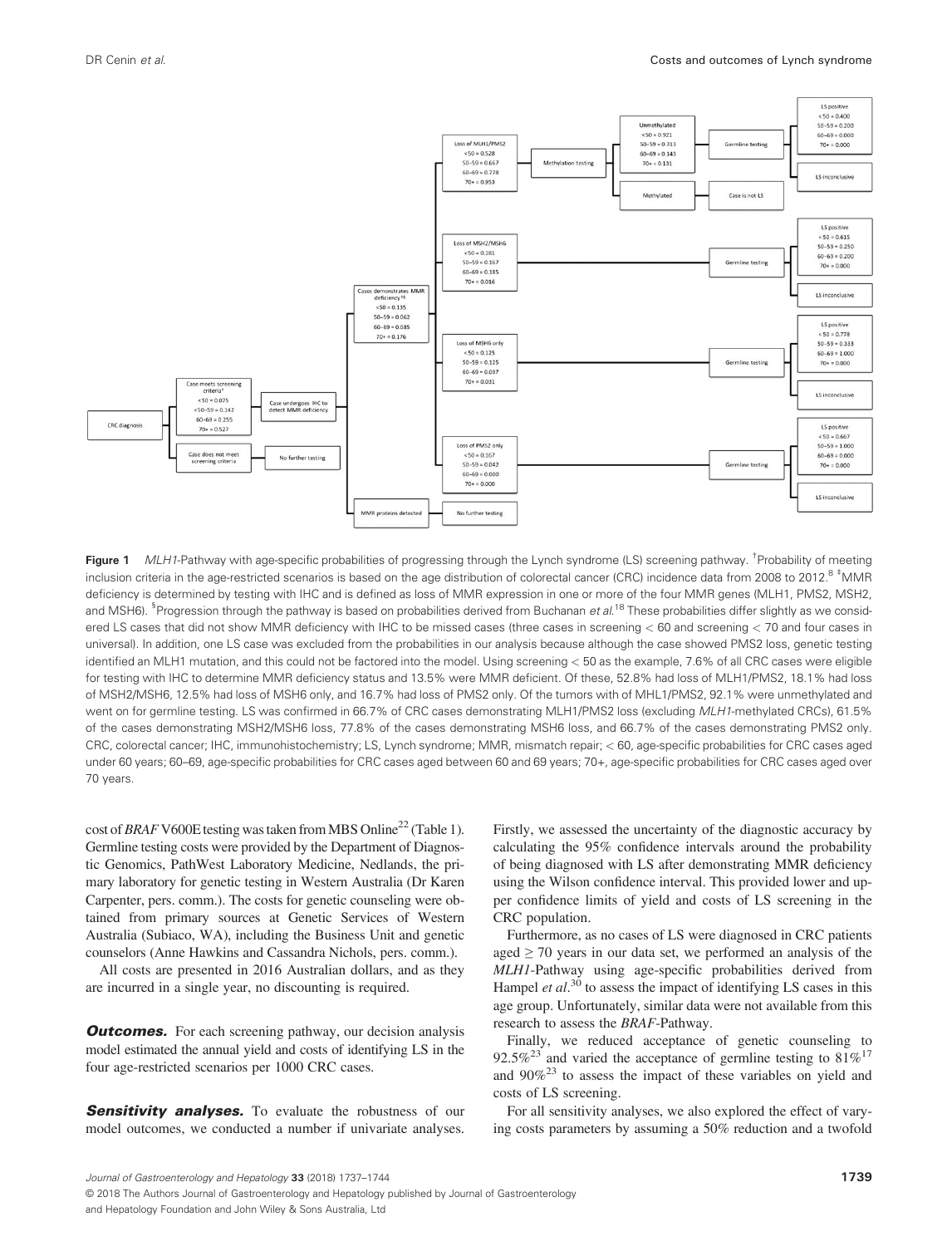

Figure 2 *BRAF*-Pathway with age-specific probabilities of progressing through the Lynch syndrome (LS) screening pathway. <sup>†</sup> Probability of meeting inclusion criteria in the age-restricted scenarios is based on the age distribution of colorectal cancer (CRC) incidence data from 2008 to 2012.<sup>8 ‡</sup>MMR deficiency is determined by testing with IHC and is defined as loss of MMR expression in one or more of the four MMR genes (MLH1, PMS2, MSH2, and MSH6). <sup>§</sup>Progression through the pathway is based on probabilities derived from Buchanan *et al*.<sup>18</sup> These probabilities differ slightly as we considered LS cases that did not show MMR deficiency with IHC to be missed cases (three cases in screening *<* 60 and screening *<* 70 and four cases in universal). In addition, one LS case was excluded from the probabilities in our analysis because although the case showed PMS2 loss, genetic testing identified an MLH1 mutation, and this could not be factored into the model. Using screening *<* 50 as the example, 7.6% of all CRC cases were eligible for testing with IHC to determine MMR deficiency status and 13.5% were MMR deficient. Of these, 52.8% had loss of MLH1/PMS2, 18.1% had loss of MSH2/MSH6, 12.5% had loss of MSH6 only, and 16.7% had loss of PMS2 only. Of the tumors with of MHL1/PMS2, 97.4% were *BRAF* wild type and went on for germline testing. LS was confirmed in 37.8% of CRC cases demonstrating MLH1/PMS2 loss, 61.5% of the cases demonstrating MSH2/MSH6 loss, 77.8% of the cases demonstrating MSH6 loss, and 66.7% of the cases demonstrating PMS2 only. CRC, colorectal cancer; IHC, immunohistochemistry; LS, Lynch syndrome; MMR, mismatch repair; *<* 60, age-specific probabilities for CRC cases aged under 60 years; 60–69, age-specific probabilities for CRC cases aged between 60 and 69 years; 70+, age-specific probabilities for CRC cases aged over 70 years.

increase of all costs (Table 1 and tables in the Supporting Information). This provided lower and upper bound cost estimates for each age cohort in the analyses.

#### Results

MLH1-Pathway. By restricting testing to CRC cases diagnosed *<* 50 years, 76 (7.6%) of the 1000 CRC cases would be tested with IHC, leading to the identification of 5.2 LS cases. Total costs for this pathway were \$36 864 per 1000 CRC cases, equating to \$7041 per LS case diagnosed.

By expanding screening to include those aged between 50 and 59 years (screening *<* 60), an extra 142 individuals (totaling 21.8% of total CRC patient population) would be tested with IHC to identify 1.5 additional LS cases (6.7 LS cases in total). This would cost an additional \$36 794 or \$25 177 per additional LS case diagnosed. Cost per case detected increased to \$10 999.

With further expansion to also screen CRC cases aged between 60 and 69 years (screening *<* 70), an additional 255 individuals

(totaling 47.3% of total CRC patient population) would be tested by IHC. This identified 1.6 additional LS cases (8.3 LS cases in total), annual program cost increased to \$138 663, and the cost per additional case detected was \$40 278. Cost per case detected increased to \$16 685.

Based on our data, universal screening would not identify any additional LS cases; however, annual program cost would increase by \$158 724 to \$297 387 per 1000 CRC cases. Cost per LS case detected increased to \$35 784.

**BRAF-Pathway.** The *BRAF-Pathway* identified the same number of LS cases as the *MLH1*-Pathway at higher costs (Table 2). For example, screening *<* 50 identified 5.2 LS cases per 1000 CRC cases and cost \$36 462 for the *MLH1*-Pathway and \$37 177 in the *BRAF*-Pathway. Therefore, LS screening based on IHC followed by *BRAF* V600E is more expensive than the alternative, and the *BRAF*-Pathway is subsequently dominated in terms of cost-effectiveness.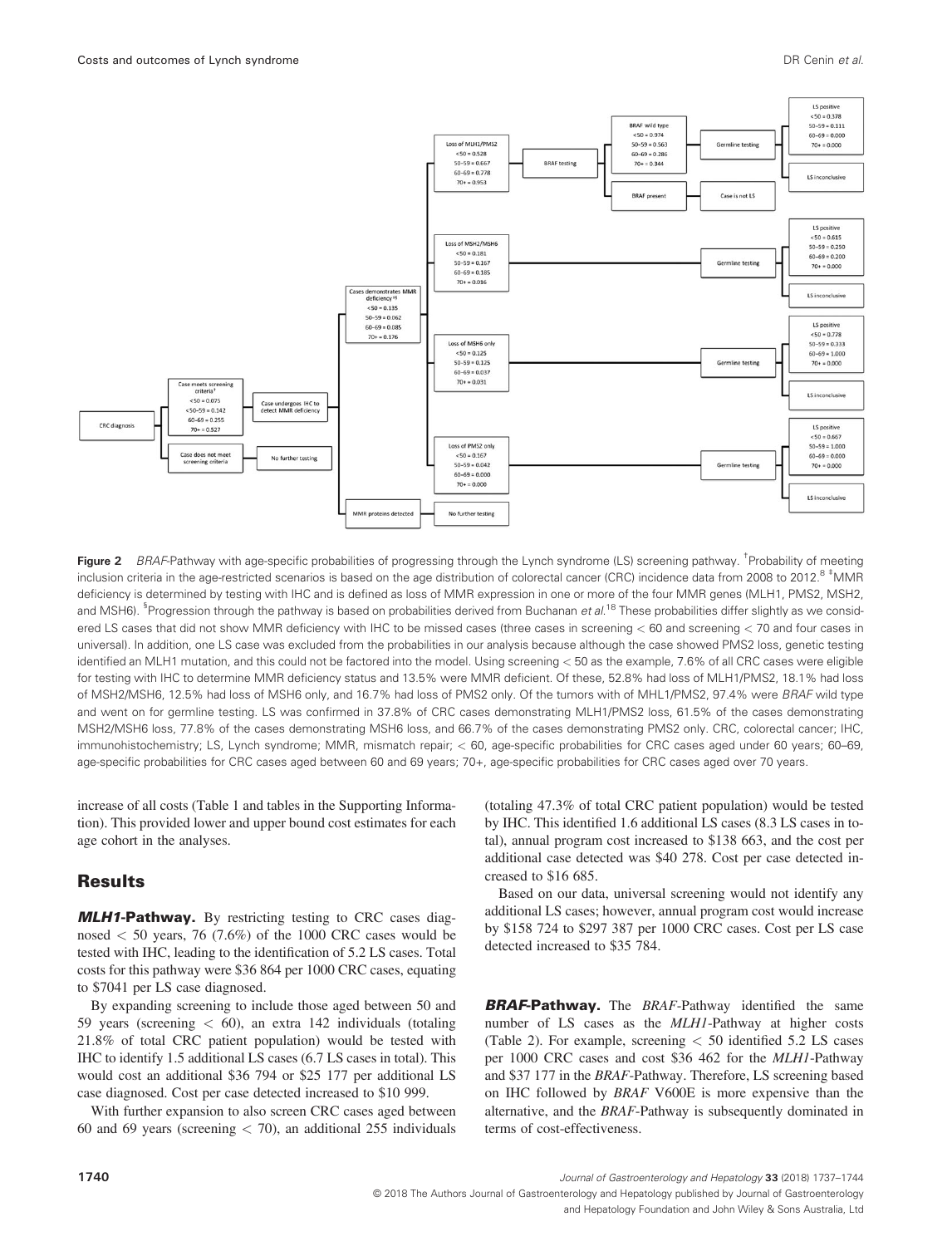#### **Table 1** Cost parameters

| Parameter                                                          | Cost       | Source                                              | Range (\$A)                                |
|--------------------------------------------------------------------|------------|-----------------------------------------------------|--------------------------------------------|
| Molecular tests                                                    |            |                                                     |                                            |
| Mismatch repair immunohistochemistry                               | 175        | Expert opinion, Dr Tony Badrick, RCPAQAP (e-mail)   | $88 - 350^{\circ}$                         |
| MLH1 methylation testing                                           | 314        | Expert opinion, Dr Benhur Amanuel, PathWest         | $157 - 628$ <sup>+</sup>                   |
|                                                                    |            | Laboratory Medicine (e-mail)                        |                                            |
| <b>BRAF V600E testing</b>                                          | 231        | MBS Online <sup>22</sup>                            | $115 - 462$ <sup>†</sup>                   |
| Combined diagnostic genetic test MLH1, MSH2, and MSH6 <sup>+</sup> | 1400       | Expert opinion, Dr Karen Carpenter, PathWest        | 700-28001                                  |
| Diagnostic genetic test PMS2 <sup>§</sup>                          | 1000       | Diagnostic Genomics (e-mail)                        | $500 - 2000$ <sup>1</sup>                  |
| Genetic counseling <sup>11</sup>                                   |            |                                                     |                                            |
| Initial session                                                    | $267^{+1}$ | Expert opinion, Anne Hawkins and Cassandra Nichols, | $92 - 455^{++}$                            |
| LS diagnosis                                                       | $251^{+1}$ | Genetic Services of Western Australia (e-mail)      | $78 - 438$ <sup><math>\pm \pm</math></sup> |
| LS inconclusive                                                    | $22^{+1}$  |                                                     | $7 - 36^{++}$                              |

All costs are presented in 2016 Australian dollars.

† Extrapolated range based on 50% reduction and a twofold increase.

‡ Based on Illumina TruSight Cancer MPS panel (San Diego, California, USA) and two MLPA kits (MRC-Holland, Amsterdam, The Netherlands) for MLH1, MSH2, and MSH6.

§ Based on long-range PCR followed by Sanger sequencing and MLPA for PMS2.

<sup>1</sup>Costs for genetic counseling vary according to the complexity of the counseling provided. To calculate the cost of the genetic counseling, we first established a range of costs using the shortest and longest duration of genetic counseling and the least to most complex counseling scenarios. The average of these values was used in the analysis. Costs are divided into initial cost for genetic counseling, which includes planning and preparation for individual consultations, and follow-up costs, which vary depending on the outcome of the genetic test.

††Mean cost of providing each service.

‡‡Range based on minimum duration and complexity to maximum duration and complexity of counseling service.

LS, Lynch syndrome; MLPA, Multiple Ligation-dependent Probe Amplification; MPS, Massive Parallel Sequencing; PCR, polymerase chain reaction; RCPAQAP, Royal College of Pathologists of Australasia Quality Assurance Program.

**Sensitivity analyses.** When the probability of a diagnosis of LS was altered, our results changed significantly (Table S1). Although overall costs remained similar to the original analysis, in the lower bound analysis, the number of LS cases diagnosed reduced to between 3.2 and 3.8, while the cost per LS case diagnosed increased ranged from \$11 521 to \$79 091. The reverse was true for the upper bound analysis where the number of LS cases diagnosed increased to between 7.0 and 23.7 and cost per case detected ranged from \$5350 to \$13 731. A similar pattern was seen when the age-specific probabilities derived from Hampel *et al*. <sup>23</sup> were applied to the *MLH1*-Pathway. Using these data, the number of LS cases diagnosed in each age restricted scenario was higher, and the cost per LS case diagnosed was lower. However, program costs remained similar to our original analysis (Table S2).

Lowering adherence to genetic counseling and germline testing reduced diagnostic yield by up to 25%. This resulted in a slight reduction in total costs (5–15% for *MLH1*-Pathway and 7–15% for *BRAF*-Pathway), while the cost per LS case detected increased (8–24% for *MLH1*-Pathway and 8–21% for *BRAF*-Pathway) (Table S3). Similar results were found when both costs and acceptance of genetic counseling and germline testing were altered.

Changes to the cost parameters affected the costs proportionally (Table 2 and tables in the Supporting Information).

#### **Discussion**

We developed a decision analysis model and used empirical data<sup>18</sup> to determine the cost and yield of screening for LS per 1000 CRC cases. Based on our results, screening for LS using the *MLH1*- Pathway is more cost-effective than the *BRAF*-Pathway. Limiting screening to CRC cases aged under 50 years in the *MLH1*- Pathway would identify 5.2 LS cases per 1000 CRC cases for the overall lowest cost, with a cost per LS case detected of \$7041. Expanding this pathway to also screen individuals aged 50–59 years (screening *<* 60) increased diagnostic yield by 28% (1.5 cases). This was associated with a doubling of program costs, an increase in cost per LS case detected (to \$10 999) and an incremental cost of \$25 177 to detect one additional case. Screening *<* 70 further increased diagnostic yield of screening with program costs increasing by 88%. Cost per case detected in this scenario increased to \$16 685, equating to an incremental cost per additional case detected of \$40 278. Universal screening more than doubled program costs compared with screening *<* 70 for no additional yield; however, this was because no LS cases were identified in this age group in our dataset. Cost per LS case detected increased to \$35 784. The *BRAF*-Pathway identified the same number of LS cases; however, costs were higher for all age-at-diagnosis thresholds.

There remains ongoing discussion about the optimal age to stop screening for LS in the CRC-affected population,  $4,21$  and our model, like others,  $24-27$  demonstrates that applying age restrictions to screening criteria results in fewer LS cases being identified. This impacts patient care and has downstream effects for at-risk relatives who would not be identified, thereby diminishing the opportunity to commence interventions to reduce mortality and morbidity in this cohort. However, concerns have been raised about the feasibility of expanded screening for LS, particularly in relation to the associated costs.<sup>24</sup> While individuals with LS are at higher risk of LS-related cancers compared with the general population, the likelihood of developing such a cancer diminishes with age.<sup>14</sup> This suggests that, while expanding screening to include older individuals will identify more cases, the increased

<sup>© 2018</sup> The Authors Journal of Gastroenterology and Hepatology published by Journal of Gastroenterology and Hepatology Foundation and John Wiley & Sons Australia, Ltd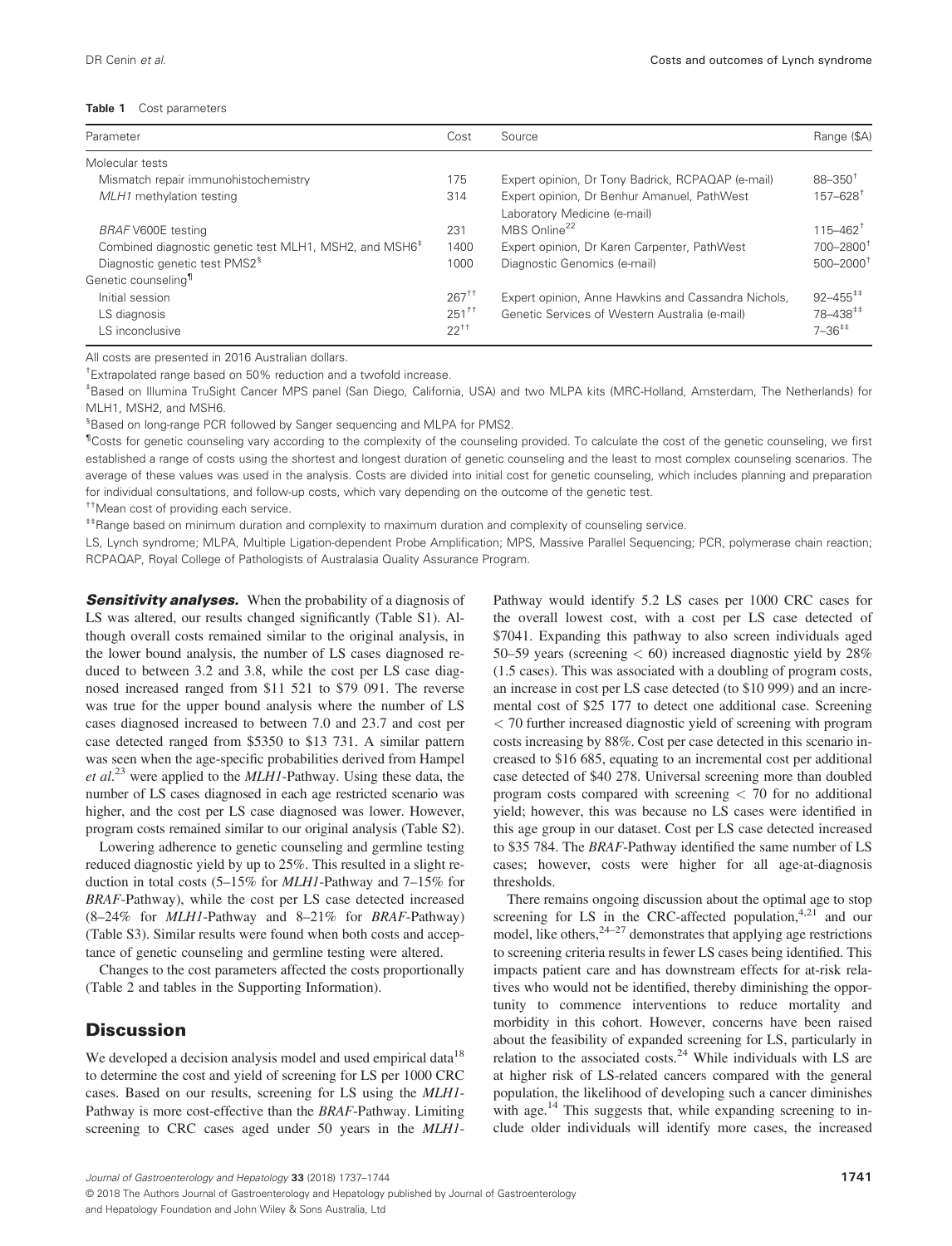| 145 482 10 999<br>274 703 16 685<br>bound<br>7 726 72 441<br>Upper<br>LS screening<br>Total cost of<br>ound<br>35823<br>67893<br>ower<br>$+36794$<br>estimate <sup>3</sup><br>38 663<br>73657<br>36864<br>Point<br>detected diagnosed<br>CRC cases of MMR- of MMR-<br>deficient<br>as LS <sup>3</sup><br>$(+ 1.5)$<br>cases<br>က္ပ<br>52<br>undergoing deficient<br>by IHC <sup>#§</sup><br>cases<br>$(+ 22)$<br>$\frac{1}{2}$<br>σ.<br>C<br>testing <sup>13</sup><br>$(+ 142)$<br>$(+ 255)$<br>Screening 218<br>Screening 473<br>Screening 76<br>$\frac{8}{2}$<br>$\frac{2}{3}$<br>50 |           |              |  | MLH <sub>1-Pathway</sub> |                            |                          |                                        |                                |                               |                        | <b>BRAF-Pathway</b> |               |                          |                                        |
|----------------------------------------------------------------------------------------------------------------------------------------------------------------------------------------------------------------------------------------------------------------------------------------------------------------------------------------------------------------------------------------------------------------------------------------------------------------------------------------------------------------------------------------------------------------------------------------|-----------|--------------|--|--------------------------|----------------------------|--------------------------|----------------------------------------|--------------------------------|-------------------------------|------------------------|---------------------|---------------|--------------------------|----------------------------------------|
|                                                                                                                                                                                                                                                                                                                                                                                                                                                                                                                                                                                        |           |              |  |                          |                            | LS diagnosis<br>Cost per |                                        |                                | LS screening<br>Total cost of |                        |                     |               | LS diagnosis<br>Cost per |                                        |
|                                                                                                                                                                                                                                                                                                                                                                                                                                                                                                                                                                                        |           |              |  | estimate<br>Point        | bound bound<br>Lower Upper |                          | case diagnosed<br>additional LS<br>Per | estimate <sup>3</sup><br>Point | bound<br>Lower                | bound<br>Upper         | estimate<br>Point   | Lower Upper   | bound bound              | Per additional<br>diagnosed<br>LS case |
|                                                                                                                                                                                                                                                                                                                                                                                                                                                                                                                                                                                        |           |              |  | 7041                     | 3386                       | 13837                    | 7041                                   | 37177                          | 17869                         | 73 042                 | 7101                |               | 3413 13 952              | 7101                                   |
|                                                                                                                                                                                                                                                                                                                                                                                                                                                                                                                                                                                        |           |              |  |                          | 5349 21 724                |                          | 25177                                  | 77414                          | 37613                         | 152 834 11 560         |                     |               | 5617 22 822              | 27533                                  |
|                                                                                                                                                                                                                                                                                                                                                                                                                                                                                                                                                                                        |           |              |  |                          |                            |                          |                                        | $(+ 40 237)$                   |                               |                        |                     |               |                          |                                        |
|                                                                                                                                                                                                                                                                                                                                                                                                                                                                                                                                                                                        |           |              |  |                          | 8169 33 054                |                          | 40 278                                 | 147 520                        | 72 110                        | 292 032 17 751         |                     |               | 8677 35 140              | 43 438                                 |
|                                                                                                                                                                                                                                                                                                                                                                                                                                                                                                                                                                                        | $(+ 1.6)$ | $(+ 65 006)$ |  |                          |                            |                          |                                        | $(+ 70 106)$                   |                               |                        |                     |               |                          |                                        |
| 46 444 590 673 35 784<br>297 387<br>134<br>1000<br>Jniversal                                                                                                                                                                                                                                                                                                                                                                                                                                                                                                                           |           |              |  |                          | 17621 71074                |                          | I                                      | 349 674                        |                               | 171 418 693 115 42 076 |                     | 20 626 83 401 |                          | I                                      |
| $(+ 158724)$<br>$\frac{1}{2}$<br>$(+ 93)$<br>$+527$                                                                                                                                                                                                                                                                                                                                                                                                                                                                                                                                    |           |              |  |                          |                            |                          |                                        | $(+ 202 154)$                  |                               |                        |                     |               |                          |                                        |

**Table 2** Yield and costs for each pathway and age restricted scenario per 1000 individuals diagnosed with colorectal cancer Yield and costs for each pathway and age restricted scenario per 1000 individuals diagnosed with colorectal cancer †Number of cases undergoing IHC testing is determined by age at CRC diagnosis. Probability of meeting inclusion criteria in the age restricted scenarios is based on the age distribution of CRC Number of cases undergoing IHC testing is determined by age at CRC diagnosis. Probability of meeting inclusion criteria in the age restricted scenarios is based on the age distribution of CRC incidence data from 2008 to 2012.8 ncidence data from 2008 to 2012.

Number of MMR cases detected is a subset of the number undergoing IHC testing ‡Number of MMR cases detected is a subset of the number undergoing IHC testing

increase from previous screening scenario §Figures in parentheses represent increase from previous screening scenario Figures in parentheses represent i

CRC, colorectal cancer; IHC, immunohistochemistry; LS, Lynch syndrome; MMR, mismatch repair. mismatch repair immunohistochemistry; LS, Lynch syndrome; MMR, colorectal cancer; IHC, CRC,

detection will likely come at the expense of efficiency. In our model, the proportion of CRC cases who demonstrate MMR protein loss by IHC and are subsequently found to be LS positive was highest in the screening *<* 50 scenario (52% for both pathways). This congruency reduced in the expanded alternatives (ranging from 0% to 16%), demonstrating that although screening older individuals may detect additional LS cases, it does so by conducting disproportionately greater numbers of tests which results in higher program costs. This increase in overall cost could be considerable, with our model demonstrating that universal screening cost was more than twice as much as screening *<* 70 with no additional benefit in LS carrier detection.

Based on our results, there is added benefit in ensuring CRC cases *<* 70 years are screened and although this requires an increase in total program cost, such an expansion could be considered a reasonable trade-off between costs and yield.<sup>25,27</sup> While our model suggests there is no additional benefit of universal screening compared with screening *<* 70, this is due to the lack of LS cases identified in this age cohort in our study population. As other investigations have confirmed the existence of CRCaffected LS mutation carriers in this age group,  $19,28$  we conducted a sensitivity analysis where we assessed the impact of adjusting the proportion of individuals who were MMR deficient but were not confirmed with LS (Table S1). In the case of universal screening, increasing this proportion of individuals diagnosed with LS dramatically reduced the cost per LS case diagnosed (to between \$14 000 and \$15 000) and the cost per additional LS diagnosis (approximately \$25 000). In a second analysis, we applied the agespecific probabilities of a US study evaluating the *MLH1*- Pathway.<sup>30</sup> Using these probabilities, we found similar overall program costs for universal screening with a cost per additional LS case detected of approximately \$50 000 (Table S2). These results indicate that while there is potential benefit in screening CRC cases  $\geq$  70 years in terms of yield, cost-effectiveness of such an expansion will be significantly impacted by the proportion of LS cases in this age cohort. Further studies with larger samples are needed to enable more precise estimates.

Although screening for LS has shown to be cost-effective, consensus of the optimal strategy is yet to be achieved. To our knowledge, few studies have presented results based on age-restricted inclusion criteria for the two pathways we investigated. One analysis investigating the *BRAF*-Pathway to screen for LS found it was cost-effective to screen for LS in those aged  $<$  70 years.<sup>27</sup> A second study found using MSI, in conjunction with IHC, to be costeffective across different age restrictions.<sup>25</sup> However, when we investigated MSI in our preliminary analyses, we found its inclusion was more costly than the alternative strategies for all age cohorts with limited benefit (results not shown). Analyses of universal screening using the *MLH1*-Pathway have indicated that while this strategy is cost-effective, it was not as cost-effective as possible alternatives, with one study determining it was more cost-effective to include both *MLH1* methylation and *BRAF* V600E testing after  $IHC<sub>1</sub><sup>29</sup>$  and the other finding cost-effectiveness improved when CRC cases were first triaged with the revised Bethesda guidelines.30 We have previously noted that implementation of clinical guidelines in routine practice is poor,<sup>4,16,17</sup> this would likely impact the effectiveness of this strategy, leading to missed opportunities to diagnose LS and reduced cost-effectiveness. While universal screening using *BRAF*-Pathway has also been shown to

 $\sim$ 

**1742** *Journal of Gastroenterology and Hepatology* **33** (2018) 1737–1744

© 2018 The Authors Journal of Gastroenterology and Hepatology published by Journal of Gastroenterology

and Hepatology Foundation and John Wiley & Sons Australia, Ltd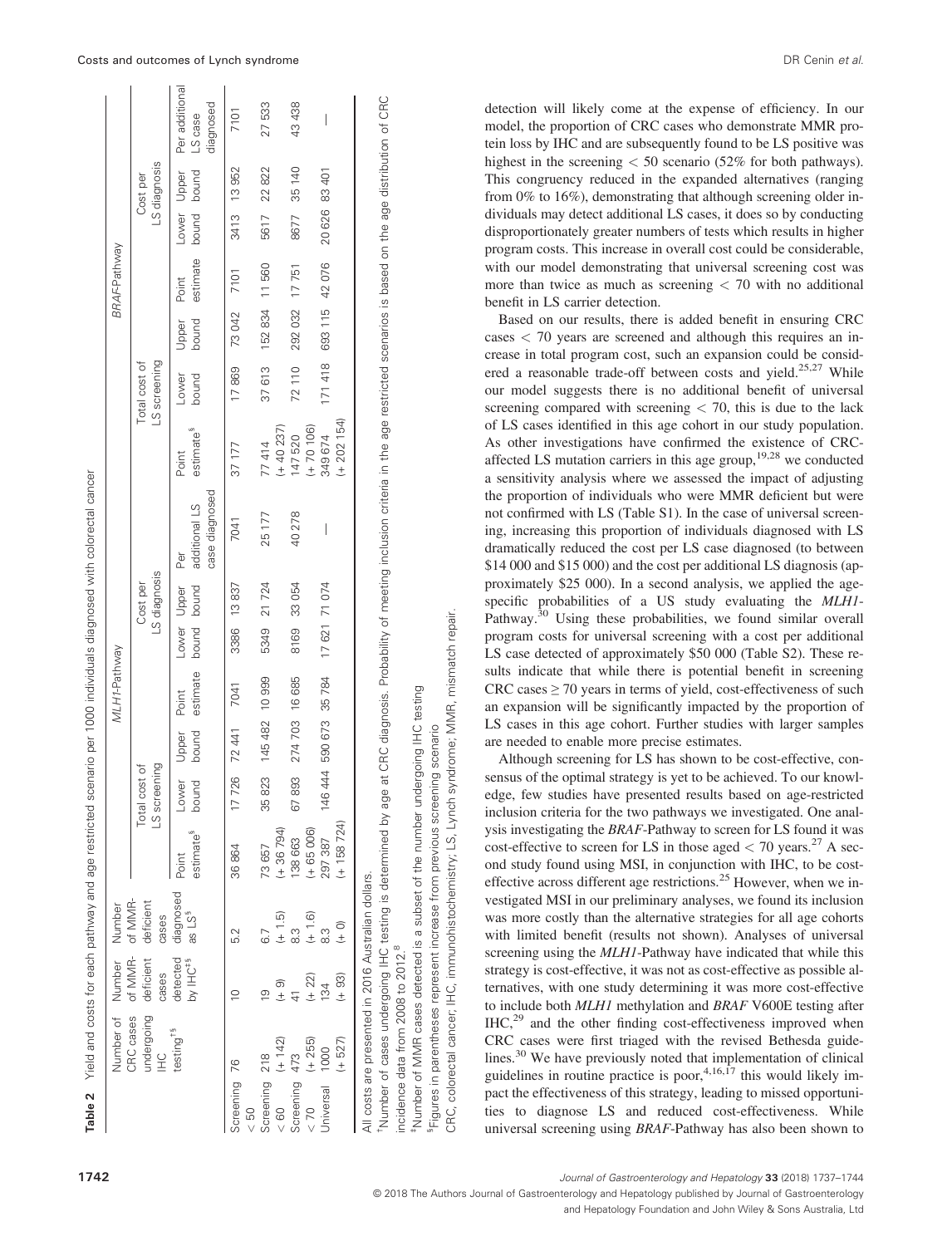DR Cenin *et al*. Costs and outcomes of Lynch syndrome

be cost-effective,  $26,27,29,31$  two studies indicated that this strategy was not as effective as alternative strategies that included predictive modeling as a first step<sup>26</sup> and the inclusion of both *BRAF* V600E and *MLH1* methylation testing.<sup>29</sup> When we assessed the *BRAF*-Pathway, we found it to be as effective but more expensive than the *MLH1*-Pathway at all age thresholds. This was due to the increased number of individuals undergoing germline testing in the *BRAF*-Pathway as *BRAF* V600E only achieves ~75% efficiency as a surrogate marker for *MLH1*-methylated sporadic CRC showing loss of MLH1/PMS2.18 Only one other study has made a direct comparison between the two pathways we investigated, and although the authors determined that the *BRAF*-Pathway was more cost-effective than the *MLH1*-Pathway, the differences were small.<sup>29</sup>

Benefits of an LS screening program are dependent on ensuring all eligible CRC cases are screened and that those detected with MMR-deficiency receive genetic counseling and germline testing. In our analysis, we assumed all eligible cases would undergo appropriate testing; however, we recognize that this may not occur in practice,  $17,32$  as individuals may not wish to participate in genetic testing because of, among other things, possible negative psychological impacts (such as anxiety and depression) and concerns over personal information.<sup>33</sup> Reducing the proportion of MMR-deficient individuals who agree to genetic counseling and subsequently agree to germline testing decreases yield and total cost in all scenarios, while increasing cost per additional LS case detected. Importantly, such reductions lead to more undiagnosed cases of LS and missed opportunities to identify and monitor atrisk relatives. The greatest benefits of LS screening will only be achieved if screening is appropriately implemented and eligible cases have appropriate and informed access to genetic counseling and germline testing.

An important strength of this study is that the model parameters are derived from two large population-based studies for LS testing and our results align with previous estimates of LS in the CRC population.19,34 However, despite this, three limitations are of note. Firstly, this analysis only examined testing incident CRC cases with IHC. However, while we acknowledge that MSI testing, either with or without IHC, is an alternative pathway for triaging CRC cases,  $16,23$  our preliminary analyses indicated that this pathway was substantially more expensive, and therefore, we excluded it from further investigations.

Secondly, this analysis only considers costs to identify LS in CRC cases and does not take into account the subsequent costs and cost savings of cascade screening and surveillance of at-risk relatives. While predictive genetic testing of at-risk relatives has been shown to be cost saving in Australia, $35$  there is currently no research into the cost-effectiveness of surveillance in LS carriers. Research with similar cost per LS case detected to ours, which also assessed costs and benefits of surveillance in this group found screening for LS in those aged *<* 50 gained 43.6 life year  $($7938/LYG).^{25}$  When screening was expanded to include those aged 51–60 years, a further 118 life years were gained (\$6380 per additional LYG). An additional 44.3 life years were gained when those aged 61–70 years were screened (\$10 648 per additional LYG). This suggests that with our cost per case detected, cascade screening and surveillance of at-risk individuals will be cost-effective at a willingness-to-pay threshold of \$50 000. As much of the benefit in identifying LS relates to gains in life expectancy in this group,  $36$  future research should incorporate analyses of these implications and costs.

Finally, data around the costs of laboratory testing for LS have been difficult to obtain, and our costs may not necessarily reflect the range of costs throughout Australia. To account for this, we conducted sensitivity analyses to provide the lower and upper cost estimates.

### **Conclusions**

Based on our analysis, *MLH1* methylation testing as a follow-up for CRCs showing loss of MLH1 protein expression is more cost-effective than *BRAF* V600E somatic mutation testing in identifying LS cases. An expanded screening program that includes screening CRC cases diagnosed *<*70 years will identify more LS cases at a reasonable cost. Future research into the yield of LS screening in CRC patients  $\geq$  70 years and the potential to offset additional costs by identifying at-risk relatives is needed to determine if universal screening is justified.

### Acknowledgments

We thank Dr Benhur Amanuel, Dr Tony Badrick, Dr Karen Carpenter, and Anne Hawkins and Cassandra Nichols.

### References

- 1 Australian Institute of Health and Welfare. National Bowel Cancer Screening Program: monitoring report 2016. Cancer series no. 98. Cat. no. CAN 97 Canberra: AIHW; 2016 [Available from: [http://www.aihw.](http://www.aihw.gov.au/publication-detail/?id=60129555866) [gov.au/publication-detail/?id=60129555866\]](http://www.aihw.gov.au/publication-detail/?id=60129555866).
- 2 Lynch HT, Lynch JF, Attard TA. Diagnosis and management of hereditary colorectal cancer syndromes: Lynch syndrome as a model. *CMAJ* 2009; **181**: 273–80.
- 3 Stoffel E, Mukherjee B, Raymond VM *et al*. Calculation of risk of colorectal and endometrial cancer among patients with Lynch syndrome. *Gastroenterology* 2009; **137**: 1621–7.
- 4 Vasen HF, Blanco I, Aktan-Collan K *et al*. Revised guidelines for the clinical management of Lynch syndrome (HNPCC): recommendations by a group of European experts. *Gut* 2013; **62**: 812–23.
- 5 Senter L, Clendenning M, Sotamaa K *et al*. The clinical phenotype of Lynch syndrome due to germ-line PMS2 mutations. *Gastroenterology* 2008; **135**: 419–28.
- 6 Dowty JG, Win AK, Buchanan DD *et al*. Cancer risks for MLH1 and MSH2 mutation carriers. *Hum. Mutat.* 2013; **34**: 490–7.
- 7 Baglietto L, Lindor NM, Dowty JG *et al*. Risks of Lynch syndrome cancers for MSH6 mutation carriers. *J. Natl. Cancer Inst.* 2010; **102**: 193–201.
- 8 Australian Institute of Health and Welfare. *Australian Cancer Incidence and Mortality Books: Colorectal (Bowel) Cancer Canberra: AIHW*; 2016 [updated 29 Jan 2016. Available from: [http://www.aihw.](http://www.aihw.gov.au/acim-books/) [gov.au/acim-books/](http://www.aihw.gov.au/acim-books/)].
- 9 Win AK, Young JP, Lindor NM *et al*. Colorectal and other cancer risks for carriers and noncarriers from families with a DNA mismatch repair gene mutation: a prospective cohort study. *J. Clin. Oncol.* 2012; **30**: 958–64.
- 10 Lynch HT, de la Chapelle A. Hereditary colorectal cancer. *N. Engl. J. Med.* 2003; **348**: 919–32.
- 11 Stoffel EM, Chittenden A. Genetic testing for hereditary colorectal cancer: challenges in identifying, counseling, and managing high-risk patients. *Gastroenterology* 2010; **139**: 1436–41 41 e1.